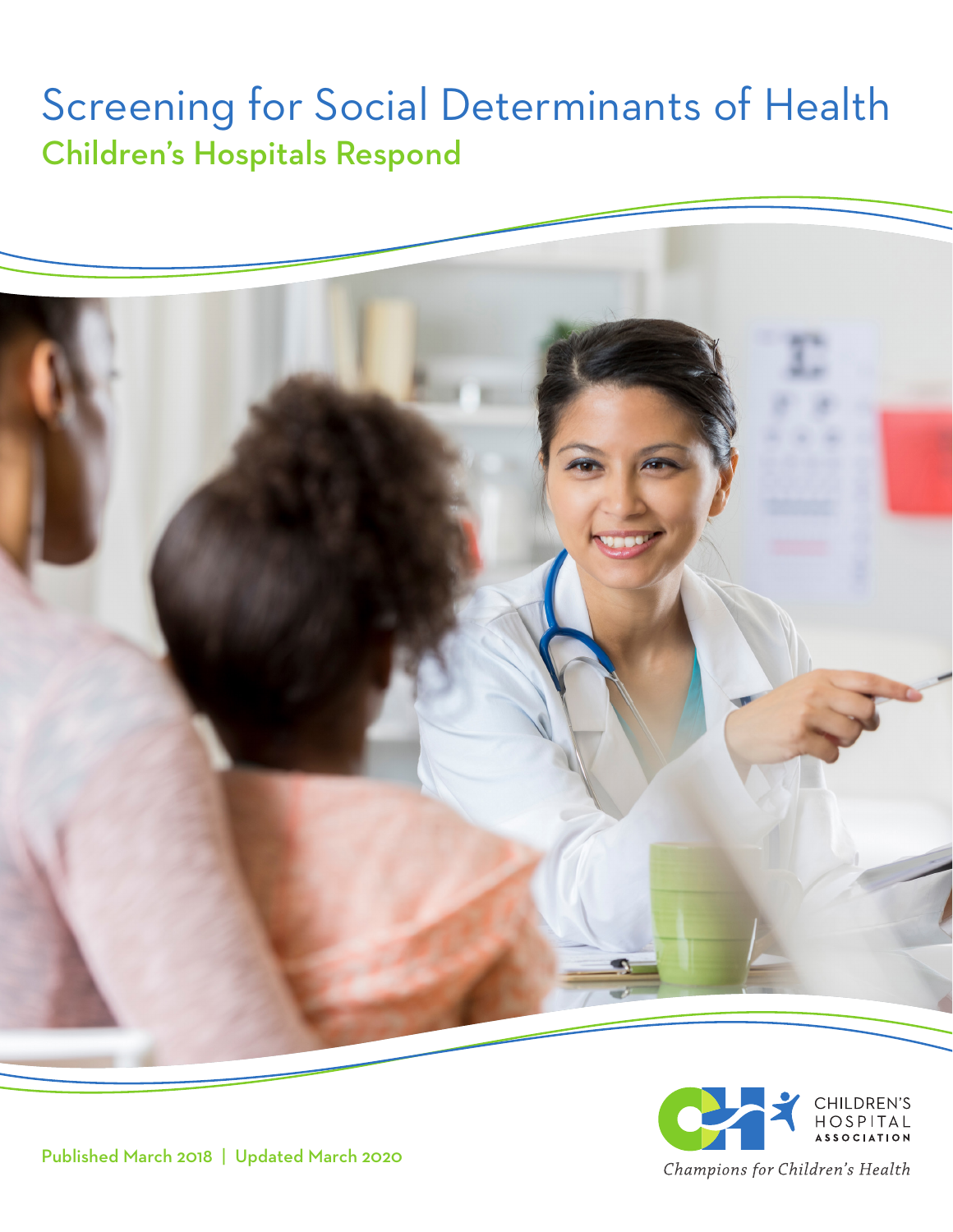*As the health care industry evolves, there's greater awareness of what factors contribute to health. Social determinants impact 20 percent of health, and children's hospitals are working to identify and address them to improve patient health outcomes. Responding to member inquiry, the Children's Hospital Association (CHA) set out to define tactics implementing social determinants screening, the community linkages needed and the inherent challenges they present. A representative sample of children's hospitals contributed to this snapshot of where screening for social needs stands, and what questions must be answered to bring the practice to scale throughout children's hospitals.* 

## Screenings: Finding a Tool to Understand the Whole Patient

It's been well over a decade since literature on the importance of addressing social determinants of health (SDoH) began to rise in prevalence. Defined by the CDC as "conditions in the places where people live, learn, work and play that affect a wide range of health risks and outcomes'," SDoH can include things like food scarcity/insecurity, homelessness or unsafe housing conditions, unemployment, and lack of access to care.Recognizing the profound impact of these factors, health care providers realize that they can no longer solely focus on the medical needs of their patients. While some children's hospitals work within their community to address these issues on a population level, others are working to address the social needs of individual patients and families.

Children's hospitals have an added level of complexity when trying to address social determinants of health, as the needs and context extend beyond the patient to include the family. Children with unmet social needs are familiar to those in the hospital, presenting as non-compliant, with frequent visits to the emergency department for inability to control chronic conditions or issues like failure to thrive. Additional signs often seen are stressed parents and/or children, an apparent lack of engagement in care or prolonged illness from persistent minor health problems. The consequences of these issues limits the impact of the medical care being provided, affecting the family's engagement and the child's overall health.<sup>2</sup>

# **CASE STUDY**

#### *The following example shows how unmet social needs play out within clinical settings:*

Lucy is an 8-year-old patient with insulin dependent diabetes mellitus. She was admitted to Children's Hospital of Wisconsin multiple times in Diabetic Ketoacidosis, a potentially life threatening condition of uncontrolled elevated blood sugar. Lucy had sporadic attendance at primary care and diabetes clinic visits, and her pediatrician – concerned that Lucy's mother may have low health literacy – engaged the community health navigator who serves Lucy's neighborhood. Once the navigator met Lucy and her mother, she learned they were homeless, moving between willing friends or family members, and squatting in abandoned buildings. Insulin must be refrigerated to maintain its effectiveness, and Lucy often was without electricity, making it impossible to manage her diabetes well.

Without the community health navigator, clinical staff would not have the complete picture of the challenges Lucy and her mom faced, and Lucy's health would have continued to decline. By identifying this family's problems, hospital staff was able to connect them with community resources, bringing more stability to their lives and predictability to Lucy's medical care.

**2**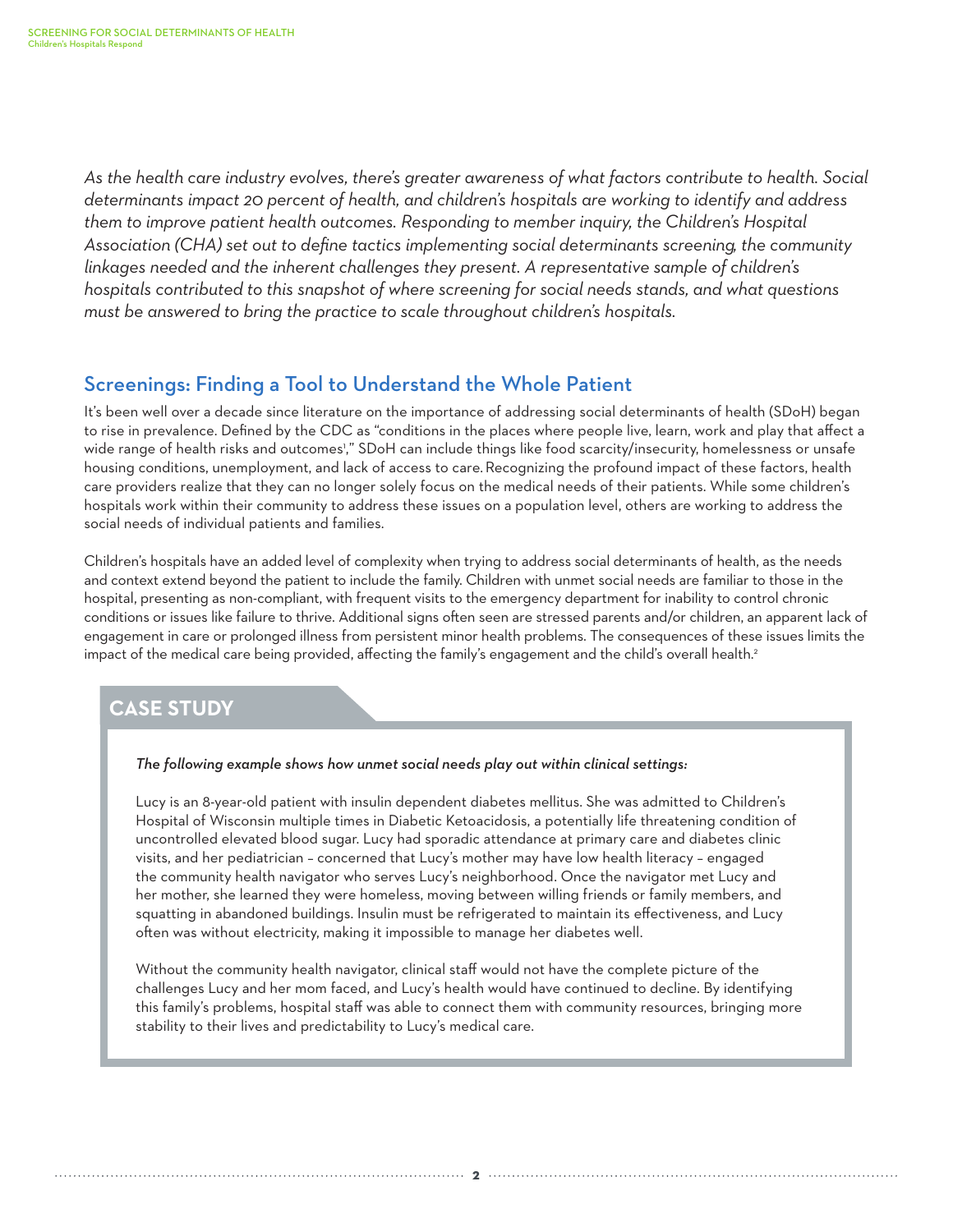## A Starting Point: Building Community Connections

One reason many hospitals don't currently screen for social needs is the uncertainty of how to address them when they are found. To overcome this, respondents suggest a good starting point for building a successful screening process inside the hospital is to establish community relationships outside the hospital. These relationships need to go beyond typical coalition building. It's important to understand, and assess, the depth and breadth of resources provided by community and social service organizations in their catchment area, as well as their capacity for referrals.

Strategies for connecting to social service resources vary from community to community. Many areas have active 2-1-1 programs, call centers supported by United Way Worldwide and staffed by local resource specialists who connect callers to a variety of social services and community resource providers. If this is

*In a survey conducted by the Robert Wood Johnson (RWJ) Foundation*<sup>3</sup> *, 4 in 5 physicians said that:* 

- **Patients' social needs are as** important to address as their medical conditions.
- **They are not confident in** their capacity to address patients' needs.
- **Unmet needs are directly** leading to worse health for everyone–not only those in low-income communities.

available, the 2-1-1 programs can serve as the bridge between the hospital and the resource providers. For communities without a 2-1-1 program, or if those resources aren't comprehensive to the needs of the patient population, hospitals have to find another option. One possibility it to build their own networks of resources, sometimes in creative ways, like the one shared by Dayton Children's. (right)

While learning who the community resource providers are is a start, establishing relationships with them is key as well. Children's Hospital and Medical Center in Omaha reports their social work team conducted site visits to the community resources they refer families to. This allowed

staff to learn more about the services to better answer questions from families. Additionally, it demonstrates the hospital's commitment to addressing social needs to the community.

Children's Mercy Kansas City has taken a similar approach. During the Resident Advocacy Rotation, the residents visit WIC sites and food pantries to better understand the experience of their families. The hospital also provides food prescriptions which can be claimed at a local market. To better assess needs, hospital staff follow up to see where the prescriptions are redeemed to determine if it was close to the patient's home, close to the clinic or in another area of the community.

### **Identifying Community Supports**

A robust set of community supports are critical to the success of any social needs screening and connection program. Building an effective database to support that program, however, requires significant additional staffing.

Dayton Children's Hospital partnered with the University of Dayton pre-medicine program to build the initial database for the hospital's Family Resource Connection social needs screening program. Staff from Dayton Children's and university faculty created a 1-credit hour "mini-course" for ten pre-medicine students.

The service-learning based minicourse covered the SDoH and their impact on children, along with relevant policies impacting each social determinant. Students then learned the basics of social needs screening programs through review of applicable literature. A Skype session with a Health Leads consultant taught the students how to use the Health Leads REACH™ database software. Key training points were the identification of eligibility, desirability and accessibility for each resource. The students then called or visited community resources, obtained necessary information, and entered them into the database.

By the end of the semester nearly 150 resources had been identified and served as an excellent foundation for the program.

Contact Jessica Saunders at saundersj@childrensdayton.org.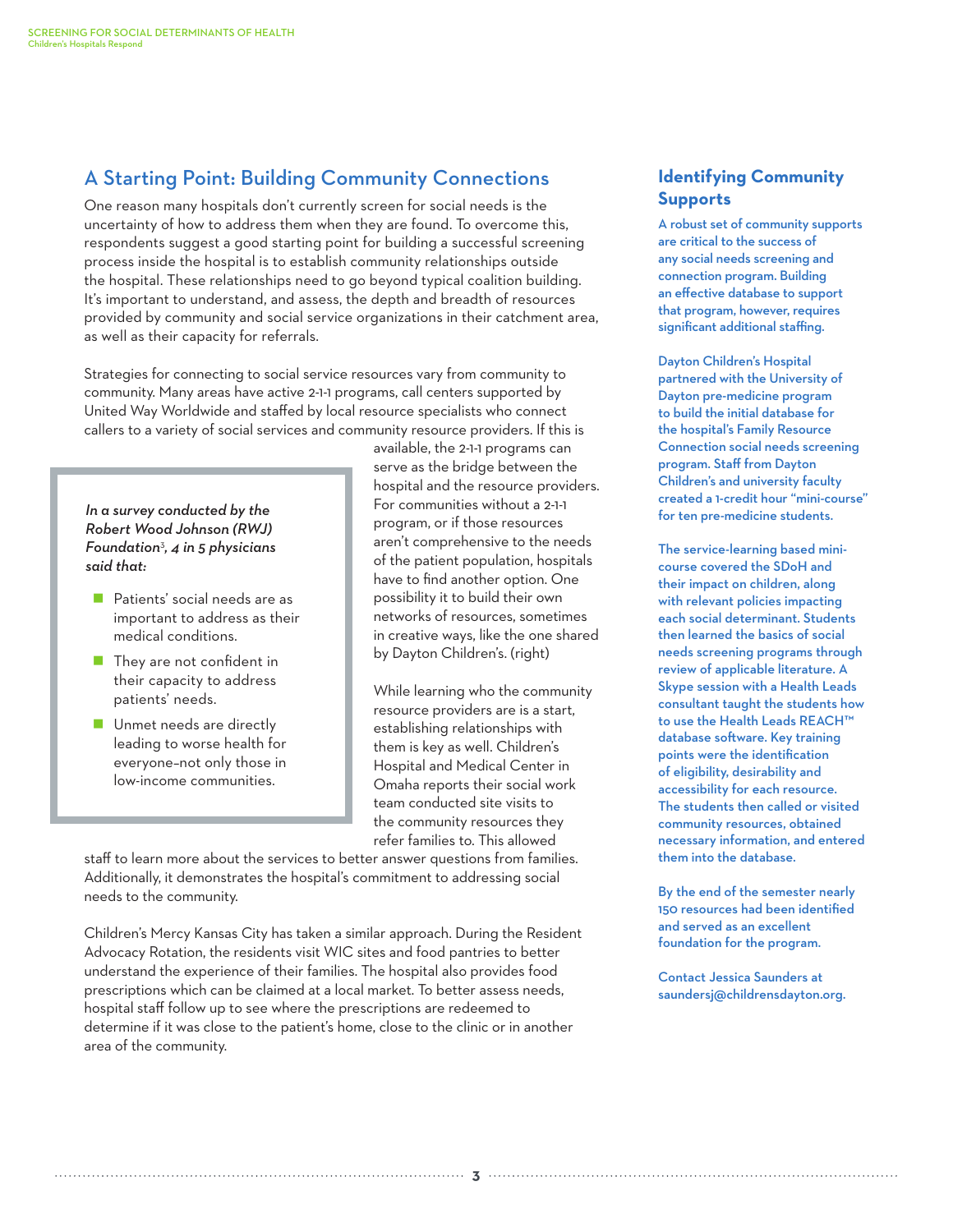In communities where the network of resources is not currently connected or well established, sometimes the children's hospital becomes the anchor, bringing the necessary parties together. This is the case in Los Angeles, where Children's Hospital Los Angeles worked within a collaborative to create a "Healthy City for LA" website with a resource directory. The hospital now funds the ongoing maintenance of the site while another collaborator oversees the content.

Another option, which has added expense, but added benefits as well, is for hospitals to co-locate medical services with social services. St. Christopher's Hospital for Children in Philadelphia used a co-location model when they opened their Center for the Urban Child in 2015. In addition to housing primary care services, the Center is home to a dozen other services including food resources, free legal advice, injury prevention specialists, literacy resources, the WIC program and more.

# Tools: Selecting the Right Questions

For many, the issue of what comes first – the screener or the resource - is a tough one. While hospitals have taken different approaches, most report they don't want to ask social needs questions until they have a way to do something with that information. That's why the topic of building community connections appeared first in this paper. Once those are in place, hospitals can then move to determining which screening tool to use.

Through the information gathering process for this paper, which involved collecting data from both acute and specialty hospitals, independent and those within systems, from all regions of the country, one thing nearly all had in common was the question "What social needs screener are you using?" did not have a simple answer.

#### **Questions to Consider**

- Does your hospital have the network of resources needed in place, or will that need to be built before screening can begin?
- What role does the hospital have capacity to take in identifying that network?
- Do you want to approach screening as one way (just providing a referral/warm hand-off) or two way to track the referral outcome?
- Do the community resources have capacity for additional referrals?
- $\blacksquare$  Is co-locating community services of interest, and is it an option for your organization to consider now or in the future?

Most hospitals report using hybrid tools – combinations of questions from validated screeners, and those developed by their in-house experts. This allows them to create a tool best suited to gather information from their patients and be implemented most effectively by their providers. This has the benefit of being customizable to meet the specific needs of patient populations served and the hospital's capacities, but can be a challenge as the questions often aren't validated and their efficacy can be uncertain.

The challenge most hospitals report is finding a tool that:

- $\blacksquare$  encompasses the social needs questions they are prepared to ask (i.e. the ones they have resources available to address);
- **E** is pediatric appropriate; and
- either incorporates, or at least doesn't duplicate, other screening tools being used. An audit of surveys and data already collected may influence what is needed in the screener tool.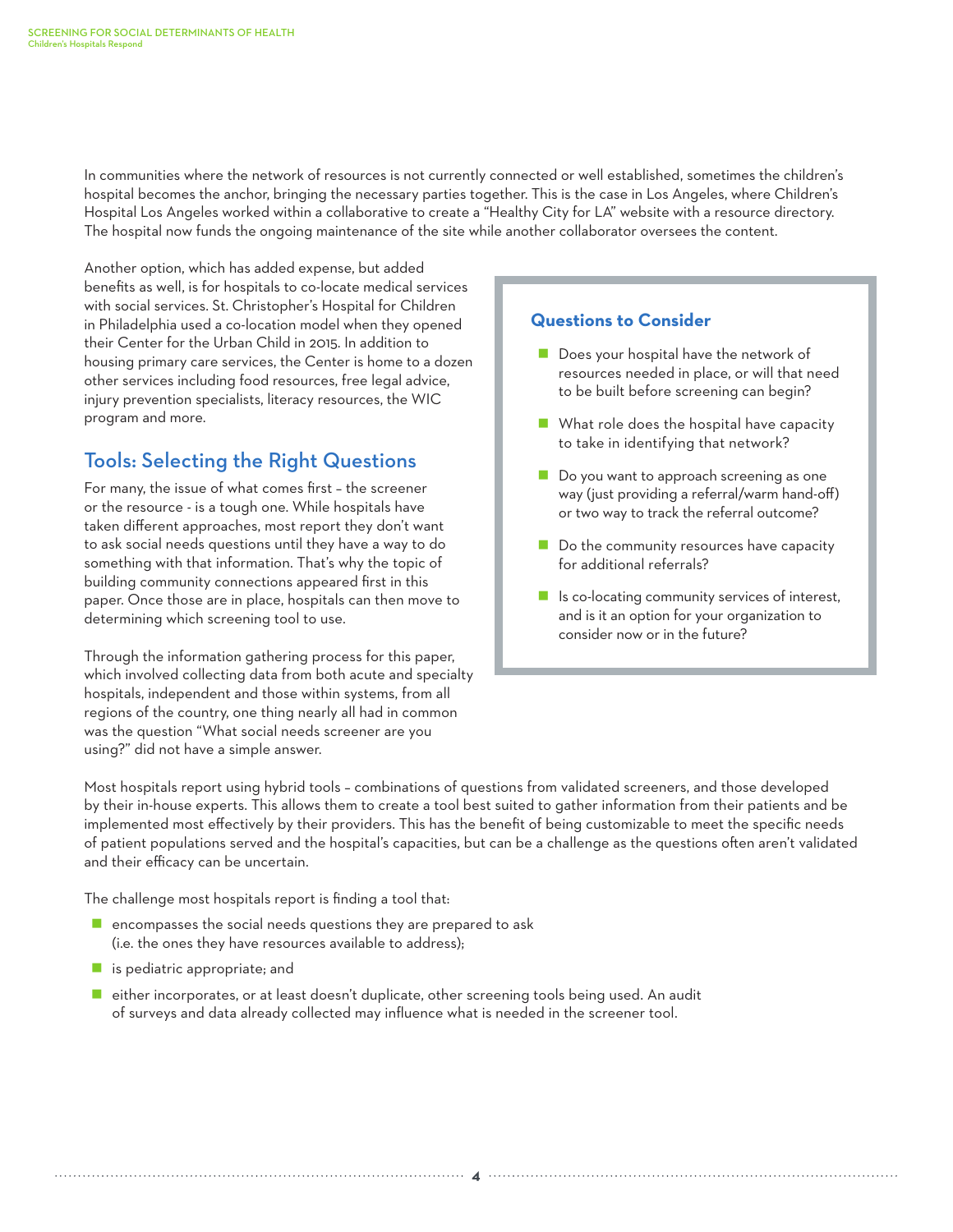### **Frequently Cited Tools and Platforms**

The following list provides a sampling of the screeners and referral platforms member hospitals are referencing. Screeners typically just refer to the set of questions being asked, while referral platforms help identify community resources and may involve care management.

| Name:                                                                                  | Type of Resource:          | Description                                                                                                                                                                                                                                                                        |
|----------------------------------------------------------------------------------------|----------------------------|------------------------------------------------------------------------------------------------------------------------------------------------------------------------------------------------------------------------------------------------------------------------------------|
| <b>ACES</b>                                                                            | Screener                   | Adverse Childhood Experiences Screener. Originally developed<br>for adults, a validated pediatric version is also available.                                                                                                                                                       |
| <b>Accountable Health</b><br><b>Communities Health-</b><br><b>Related Social Needs</b> | Screener                   | Developed by the Center for Medicare and Medicaid Services<br>(CMS) for use by their Accountable Health Communities and<br>made publicly available.                                                                                                                                |
| Hunger Vital Sign                                                                      | Screener                   | 2-question screening tool to identify households with food<br>insecurity. Developed by Child Watch and endorsed by AAP<br>and CMS.                                                                                                                                                 |
| <b>iHELP</b>                                                                           | Screener                   | Pediatric-focused screening tool developed by clinicians, which<br>includes both household needs and child-specific questions.                                                                                                                                                     |
| <b>Medical Legal</b><br>Partnership                                                    | Screener                   | A customizable screener that identifies legal needs                                                                                                                                                                                                                                |
| <b>RAAPS - PH</b>                                                                      | Screener                   | Rapid Assessment for Adolescent Preventive Services (RAAPS) is<br>a tailored social needs screener for adolescents to young adults<br>(9-24). The "PH" version of the tool aims to further identify youth<br>most at risk for access to tangible needs (food, water, electricity). |
| <b>PRAPARE</b>                                                                         | Screener                   | Protocol for Responding to and Assessing Patients' Assets, Risks<br>and Experiences (PRAPARE) is a comprehensive screening tool<br>that includes 16 core measures as well as four optional measures.                                                                               |
| <b>SEEK PQ</b>                                                                         | Screener                   | Safe Environment for Every Kid Parent Questionnaire (SEEK PQ)<br>screens parents for psychosocial issues and topics that impact<br>safety for the child.                                                                                                                           |
| <b>SWYC</b>                                                                            | Screener                   | Survey of Well Being for Young Children (SWYC) screens<br>children five and younger, and focuses on developmental<br>milestones and family risk factors.                                                                                                                           |
| <b>WE-CARE</b>                                                                         | Screener                   | Validated tool that asks parents questions about child care, food<br>security, housing, parent education and employment.                                                                                                                                                           |
| <b>Health Leads</b>                                                                    | Screener/Referral Platform | Both a screening tool and a platform for referral. Clients opt-in<br>to this student-based, help-desk model for assistance. Hospitals<br>elect which feature to use.                                                                                                               |
| Healthify/Purple<br><b>Binder</b>                                                      | Screener/Referral Platform | Platform with software tools to identify resources, screen for<br>social needs, and track and coordinate referrals. Currently has<br>contracts in 30 states.                                                                                                                       |
| HelpSteps                                                                              | Screener/Referral Platform | Developed by Boston Children's Hospital based on a library of<br>known screener tools. Offered in partnership with Boston Health<br>Department. Looking to expand beyond Massachusetts.                                                                                            |
| <b>Aunt Bertha</b>                                                                     | Referral Platform          | Uses zip code to identify resources for patient families, not a<br>screening tool.                                                                                                                                                                                                 |
| <b>NowPow</b>                                                                          | Referral Platform          | Uses zip code as well as patient- specific data to identify<br>resources for patient families, not a screening tool.                                                                                                                                                               |
| Unite Us                                                                               | Referral Platform          | A referral platform with closed-loop capabilities. Initially focused<br>on veterans, working on expansion to pediatrics.                                                                                                                                                           |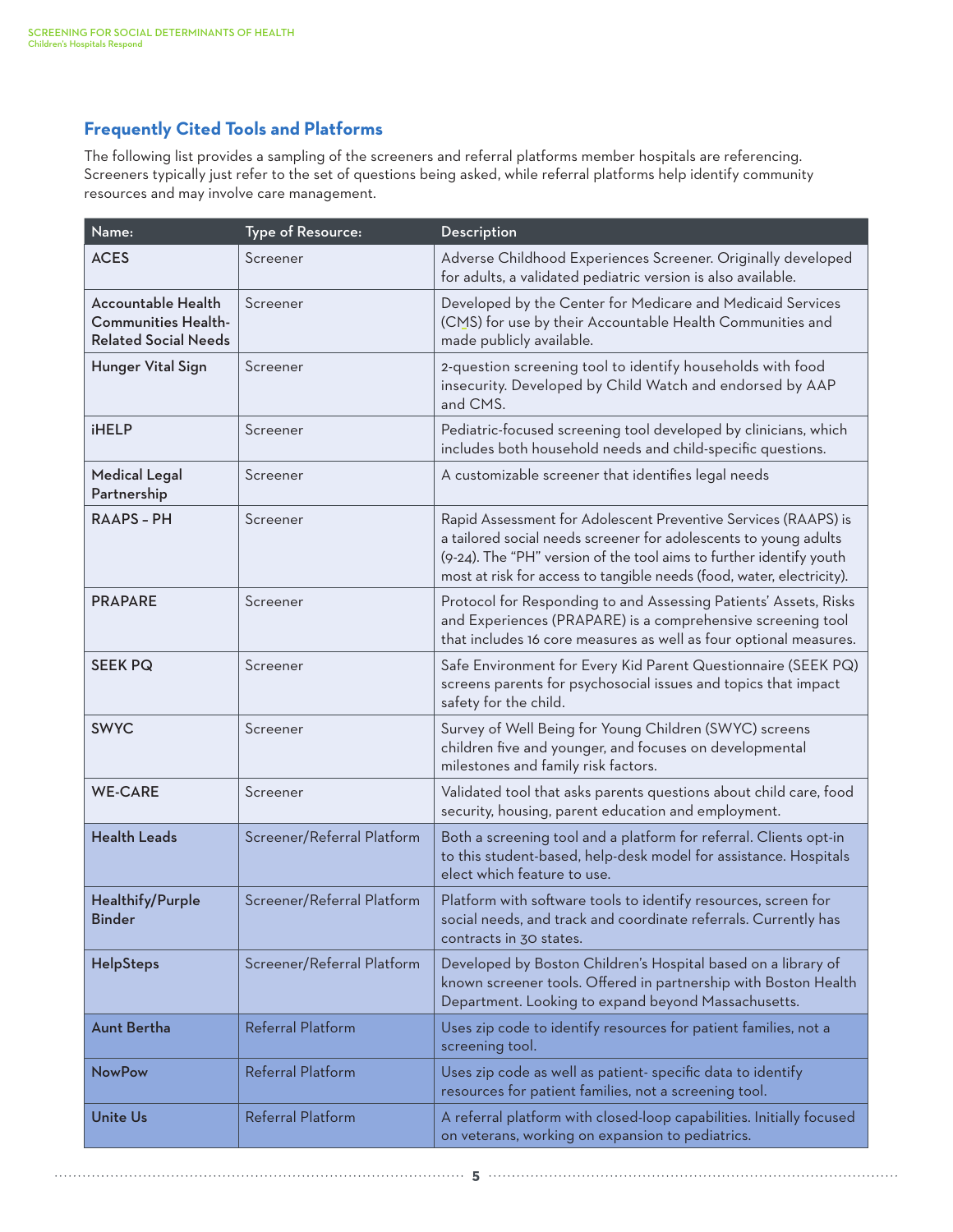## Implementation: Starting Small to Make Big Changes

Building community connections takes time, effort and strategy. Selecting the best tool for your environment requires the same approach, followed by implementation of the new process. Questions quickly arise when the discussion shifts to implementation:

- How do we institute another process without disrupting clinic flow?
- $\blacksquare$  How does social needs screening interact with the other screenings already taking place?
- Do we automate the process on tablets or computers? Use pen and paper? Have it done person-to-person?
- Who talks to the family about resources for a positive screen?
- Do we institute a process that is referral only, or do we want to "close the loop" and know services were received?

These are only a sample of the logistical concerns hospital teams face when trying to implement a new process. For this reason, many children's hospitals are starting small with their social needs screening. Children's Hospital of Greenville Health System in Greenville, South Carolina began screening for social needs in their resident primary care clinics. However, this screening has caught the attention of a few specialty providers who have seen success with interventions from the Medical Legal Partnership, and were interested in implementing routine screening for their patients as well. While that step-by-step expansion is a slow process for bringing something to scale, it helps to have clinical champions interested in the work to ensure success.

Gaining physician buy-in for social needs screenings is often cited as a challenge, yet an RWJ survey of pediatricians and primary care physicians nationwide found many wished they could write prescriptions to help patients with social needs (e.g., 75% wish they could prescribe fitness programs, 52% wish they could prescribe employment assistance for their low-income patients)<sup>3</sup>.

Arkansas Children's Hospital sought advance input from providers throughout the hospital when identifying their screener as a way to secure support for the project. Staff created a committee of clinicians to determine the tool they would use for the screening. They quickly decided a hybrid approach would work best, and used champions from these program areas to identify screening questions. This ended up being a powerful method for screener implementation, getting support from different areas of the hospital.

Jumping past "analysis paralysis" was a big step for Phoenix Children's. Their clinically integrated network began screening each patient referred for care management for social needs, which led to a culture change. It changed the notion of non-compliance of families by suspending judgment and focusing on the social factors impacting compliance. To implement this change they flipped their ratio in the clinic, decreasing the number of nurses and increasing the number of social workers to better serve the patient and family needs.

#### **Preparing to Screen**

As part of its transition to valuebased payment, Nemours Children's Health System is exploring ways in which it can more seamlessly connect the patients and families it serves with social services available in the community. Nemours is conducting an environmental scan that consists of scripted phone interviews and a follow-up survey of key primary care pediatricians, specialists, social workers, psychologists and others in the Delaware Valley and Florida.

Questions cover these topics:

- whether a standardized social needs screener or other process is currently in use and if so, what it entails;
- **E** current methods for inventorying community resources that address social needs;
- the staffing and workflows involved in connecting patients and families to those community resources;
- **Now Member and how Nemours** tracks what social services are actually provided to the patients/families; and
- what a recommended protocol for each of these domains would entail.

Results from the environmental scan of current practice will inform Nemours' future strategy.

Contact Daniella Gratale at Daniella.Gratale@nemours.org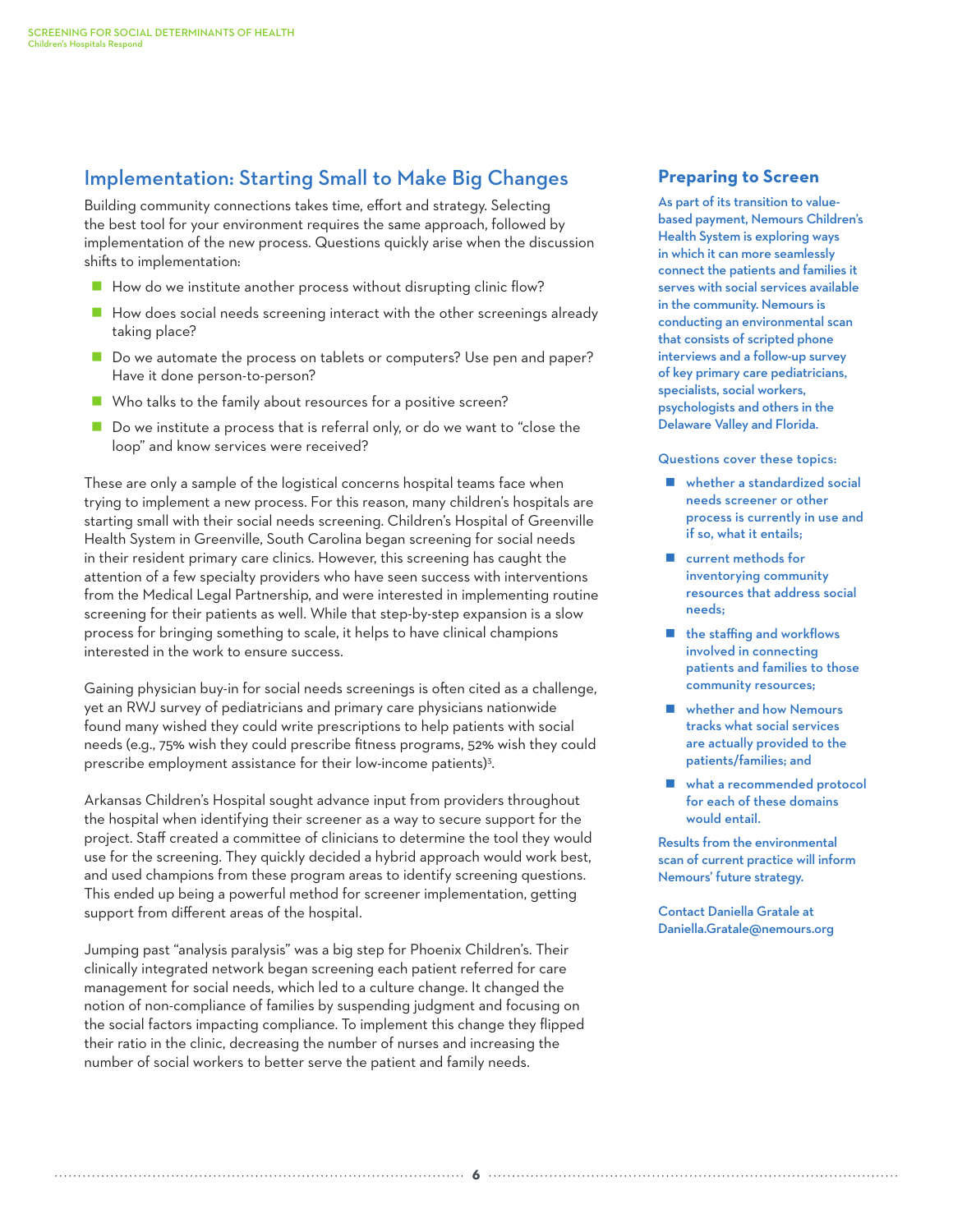#### **Upon screening for social determinants, clinicians can**



**COMPLETE WARM HAND-OFF**  by making a phone call or an introduction to a resource provider



#### **UTILIZE CLOSED-LOOP COMMUNICATION**

wherein the health-care provider is notified that the resources were accessed and what the outcome was

# Implementation Requires Process Improvement

Quality improvement techniques, and their unique vocabulary of terms, have expanded beyond traditional clinical settings and can be found in all areas of hospitals. Many hospitals have found these strategies helpful when addressing social needs. Examples of program improvement include:

**Presuming Need:** as safety net providers, children's hospitals are familiar with the socioeconomic status of the families they serve, but can often be surprised at how much need there truly is. A Children's Hospital of Wisconsin pilot program screens at nine clinics across their service area. Providers were surprised to find a significant number of patients in the suburban clinics also had a high prevalence of positive screens.

**Normalizing the Process:** To be transparent and demonstrate that screening questions are given to all patient families visiting Dayton Children's Hospital's primary care clinic, the screener is distributed on neon green paper. This makes it highly visible and clear that screening for social needs is standard protocol for everyone.

**Training is Key:** Children's Hospital of Philadelphia ran into an execution problem when they began conducting mental health screenings. Their primary care physicians didn't get adequate information about the resources available, and instead referred positively screened patients to the hospital's emergency department.

#### **Questions to Consider**

- **No. 19 Member 11 What questions are currently being asked** and who is asking them?
- **Often issues like transportation, food** security and social supports come up through regular clinic visits. When they do, what happens to that information? Is it being received and not utilized? Is there capacity to do more?
- **Are there champions in your hospital who** would like to engage more on addressing these issues?
- Are your providers aware of the resources already in place from a case management or social work team?
- $\blacksquare$  Is your community benefit team who is likely plugged into the resources available in the community communicating with those inside the hospital about those resources?
- What are the financial policies in place to assist individuals?

**Patient/Family Pushback:** Seattle Children's found the responses they got depended on who was asking the question, with a high prevalence of needs identified if the question was asked by a medical assistant rather than a physician.

**Validating Data:** Having researchers look at the data from the screenings can help improve the process. A hospital reports high food insecurity among their patient population shows up in the community health needs assessment (CHNA), but was not coming up on the tool utilized for screening patients. The staff suspected this was because families weren't thinking about that issue when they were at the hospital and focused on medical needs. More patient education can help families make the connection between health and social needs.